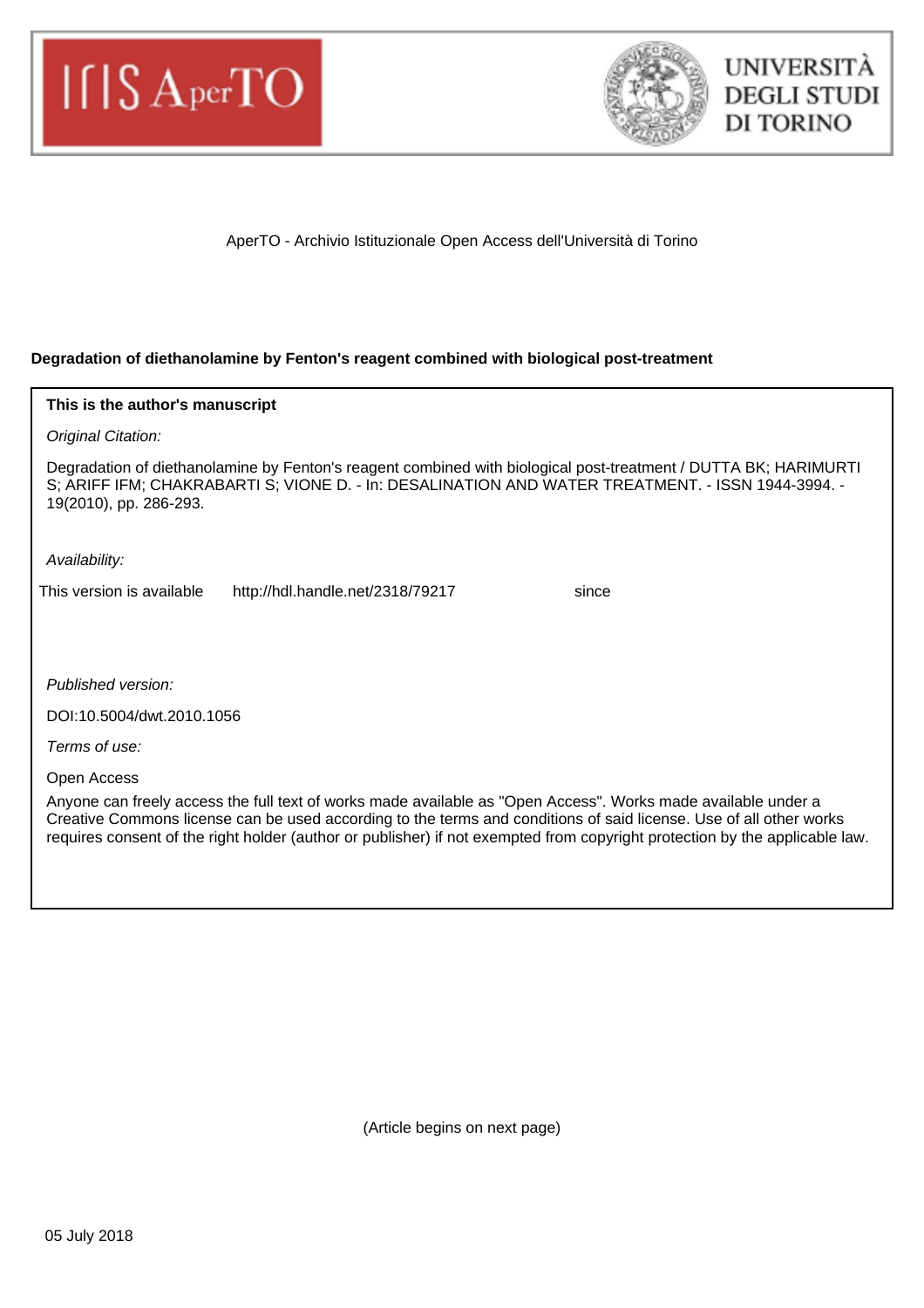

# UNIVERSITÀ DEGLI STUDI DI TORINO

*This is an author version of the contribution published on: Questa è la versione dell'autore dell'opera:* 

B. K. Dutta, S. Harimurti, S. Chakrabarti, D. Vione. Degradation of Diethanolamine by Fenton's Reagent Combined with Biological Post-treatment. *Desal. Wat. Treat.* **2010**, *19*, 286-293. DOI: 10.5004/dwt.2010.1056.

> *The definitive version is available at: La versione definitiva è disponibile alla URL:*

> > *http://www.deswater.com*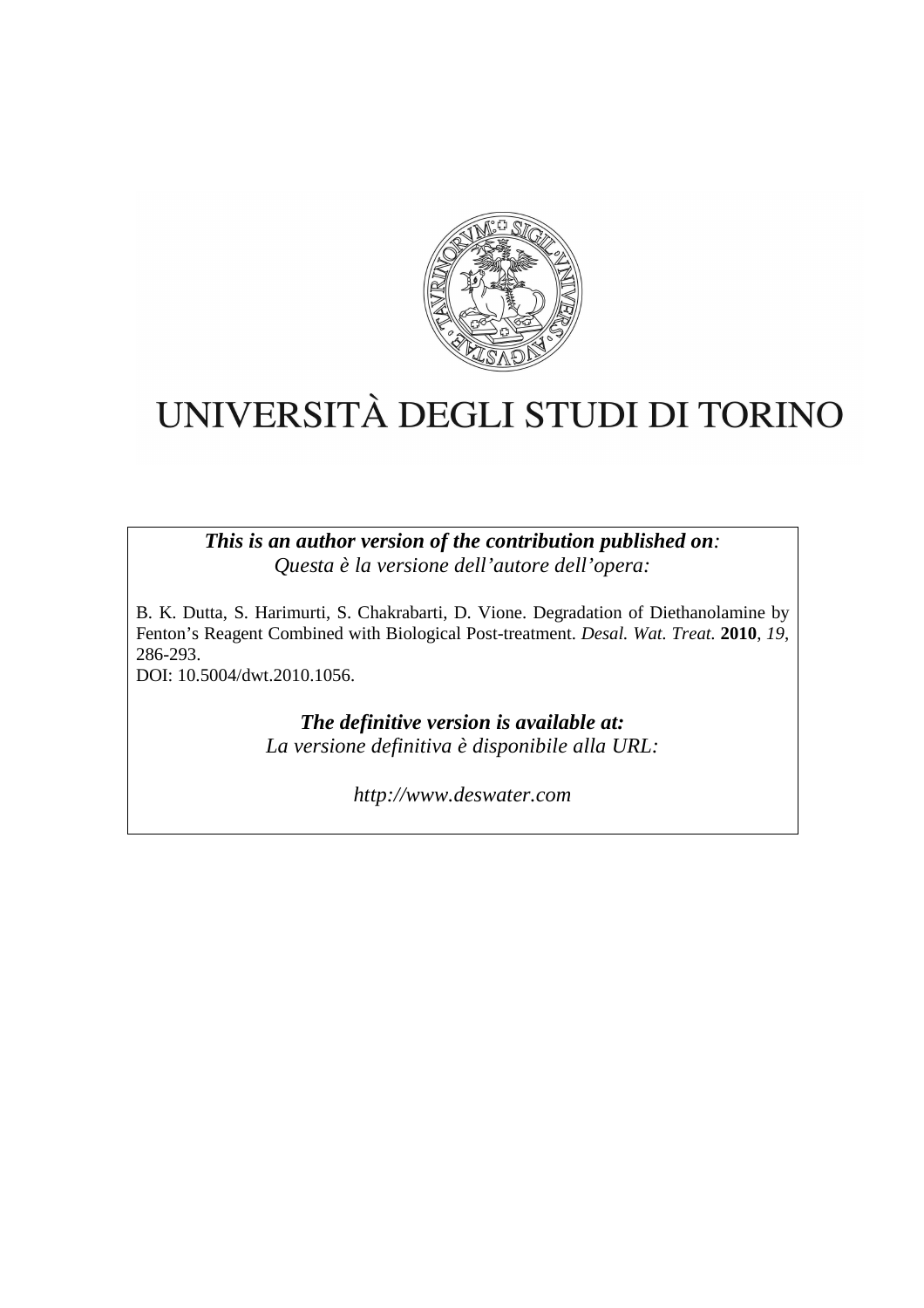# **Degradation of diethanolamine by Fenton's reagent combined with biological posttreatment**

# **Binay K Dutta<sup>1</sup> \*, Sabtanti Harimurti<sup>2</sup> , , Sampa Chakrabarti<sup>3</sup> and Davide Vione<sup>4</sup>**

<sup>1</sup> Chemical Engineering Program, The Petroleum Institute, Abu Dhabi, UAE (bdutta@pi.ac.ae)

<sup>2</sup> Chemical Engineering Program, Universiti Teknologi Petronas, Malaysia

<sup>3</sup> Department of Chemical Engineering, Calcutta University, India

4 Dipartimento di Chimica Analitica, Università di Torino, Italy

**Abstract:** Effectiveness of the Fenton's reagent for partial degradation of diethanolamine (DEA) prior to biological treatment is investigated. The effects of the major process parameters on the time evolution of COD, an indicator of the extent of degradation, were measured. The DEA concentration ranged from 800 to 16,000 ppm, in consideration of the COD of real effluents of natural gas processing plants. The initial reaction rate was a strong function of the feed amine concentration. About 70-80% of the ultimate COD removal could be achieved within three minutes. The pH of the medium was varied over 1-4; the best results were obtained at pH 3. The effectiveness of a hybrid scheme of advanced oxidation followed by biodegradation was explored. Activated sludge from a local wastewater treatment pond was used. Fast COD removal of the partially degraded DEA was achieved within a day. Biodegradation of pure DEA was much slower, apparently because of the acclimatization time of the microbes.

**Keywords:** Diethanolamine; advanced oxidation; Fenton's reagent; biodegradation

# **INTRODUCTION**

Alkanolamines, mainly mono- and di-ethanolamine as well as hindered amines, are extensively used in natural gas sweetening and other processes, involving removal of carbon dioxide. Release of the amines in wastewater occurs during routine cleaning of the absorption and stripping towers as well as during a process upset. In such circumstances, the amine concentration in the wastewater may become too high to be amenable to conventional biological oxidation [1]. Sometimes the wastewater with a high amine loading is disposed of by incineration, which is an expensive option for aqueous solutions [2]. As such, development of an alternative strategy of remediation of amine-loaded wastewater would be greatly useful to the gas processing industry.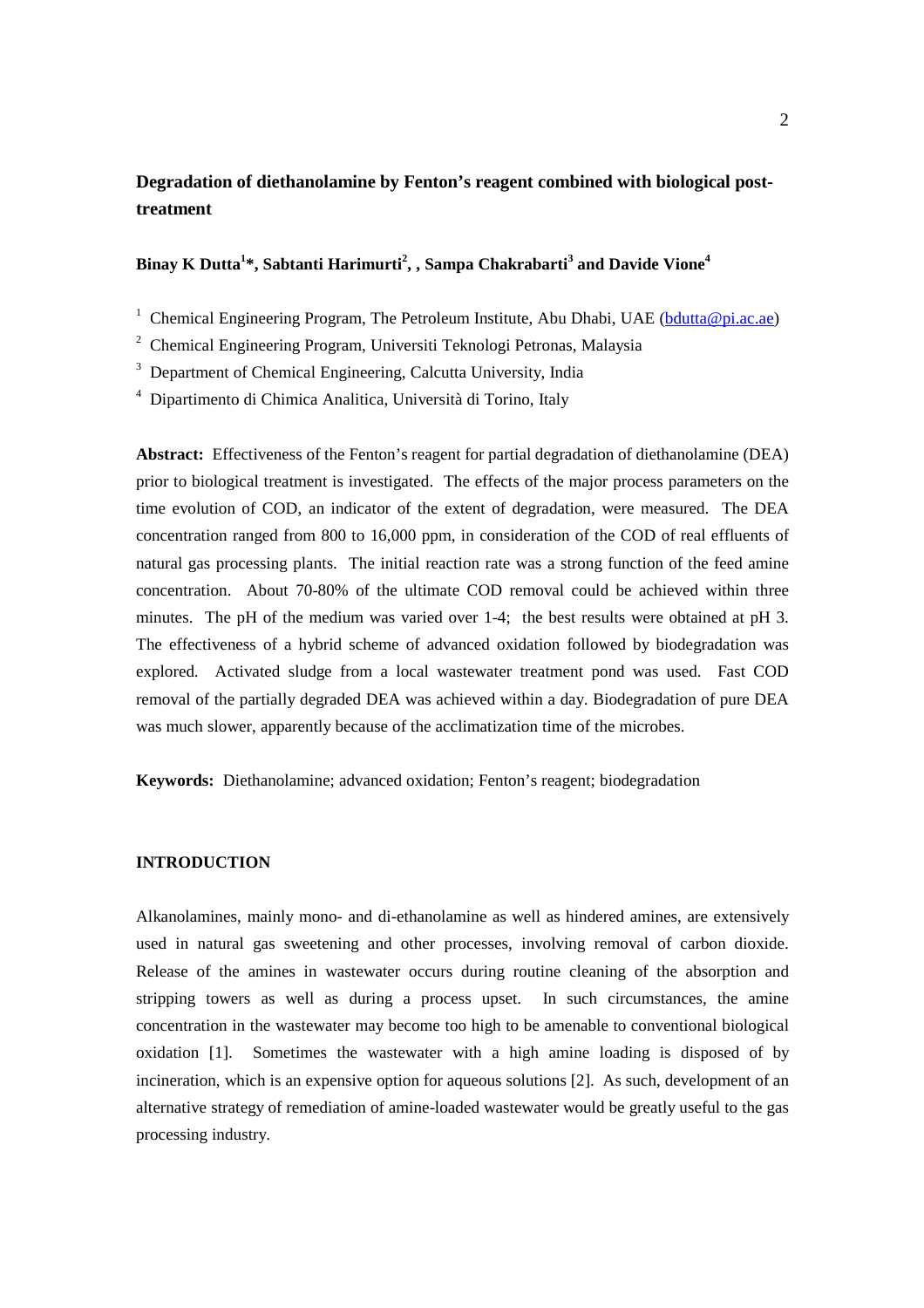Advanced oxidation processes (AOPs) include techniques of degradation of recalcitrant or poorly biodegradable organics by oxidizing species such as hydroxyl (OH<sup>\*</sup>) and hydroperoxyl ( $OH<sub>2</sub>$ ) radicals [3-13]. These radicals can be generated by a number of techniques, such as  $O<sub>3</sub>/UV$ ,  $O_3/H_2O_2$ ,  $H_2O_2/UV$ ,  $O_3/H_2O_2/UV$ ,  $TiO_2/UV$ ,  $Fe^{2+}/H_2O_2$  (Fenton's reaction) and a few more [14]. The Fenton's reaction is used in this work for the remediation of diethanolamine (DEA) in an aqueous solution.

The effectiveness of the Fenton's reagent for the degradation of organic pollutants in wastewater has been reported in a large number of publications. The substrates include aromatic hydrocarbons and other compounds such as amines, phenol and substituted phenols, polycyclic aromatics, chlorinated hydrocarbons and more complex molecules like dyes, pharmaceuticals, alcohols, mineral oils, etc. Lou and Lee [3] used Fenton's reagent to destroy benzene, toluene and xylene (BTX). Almost complete removal was achieved within short time (ten minutes). Degradation of aromatic amines (aniline and a few substituted anilines) was studied by Casero et al. [4], who also identified the transformation intermediates by mass spectrometry. Complete mineralization was achieved within one to three hours. Mineralization of aniline was also studied by Brillas et al. [5] by using a few advanced oxidation techniques – such as anodic oxidation, photo-catalysis, electro-Fenton and photo-Fenton reactions. UV irradiation was found to accelerate the relevant processes. Another study into the degradation of aniline was carried out by Anatoi et al., using Fenton and photo-Fenton techniques [7]. A negative order of aniline removal with respect to the  $Fe(II)$  concentration was reported. De et al. [6] studied the degradation of phenol and chlorinated phenols. Interestingly, improvement of the biodegradability of organic pollutants by Fenton's pre-oxidation has been explored by a few researchers. Alaton and Teksoy [8] studied the effectiveness of Fenton's reagent to pre-treat acid dye-bath effluents of a textile industry before conventional biological treatment. Biodegradation of a pharmaceutical wastewater was greatly improved by Fenton's treatment as reported by Tekin et al. [9], because the breakdown of the organics into smaller fragments made the waste amenable to normal biological oxidation. An interesting aspect of coupling Fenton pre-treatment and biological degradation is that the cost of pollutant removal would be significantly lower compared to Fenton degradation alone. Moreover, the preliminary oxidation would enable application of the relatively cheap biological treatment to non-biodegradable or poorly biodegradable wastes. Another advantage of the Fenton process is that  $Fe(II)$  can be added as such or produced from the cheaper Fe(III) by photochemical, electrochemical or sonochemical processes [7, 12, 14-16].

To our knowledge, few or no works have studied so far the degradation of DEA with the Fenton's reagent, and *a fortiori* no study has been carried out into the effect of the Fenton pre-treatment on the biodegradation of DEA and its transformation intermediates. The present study focuses on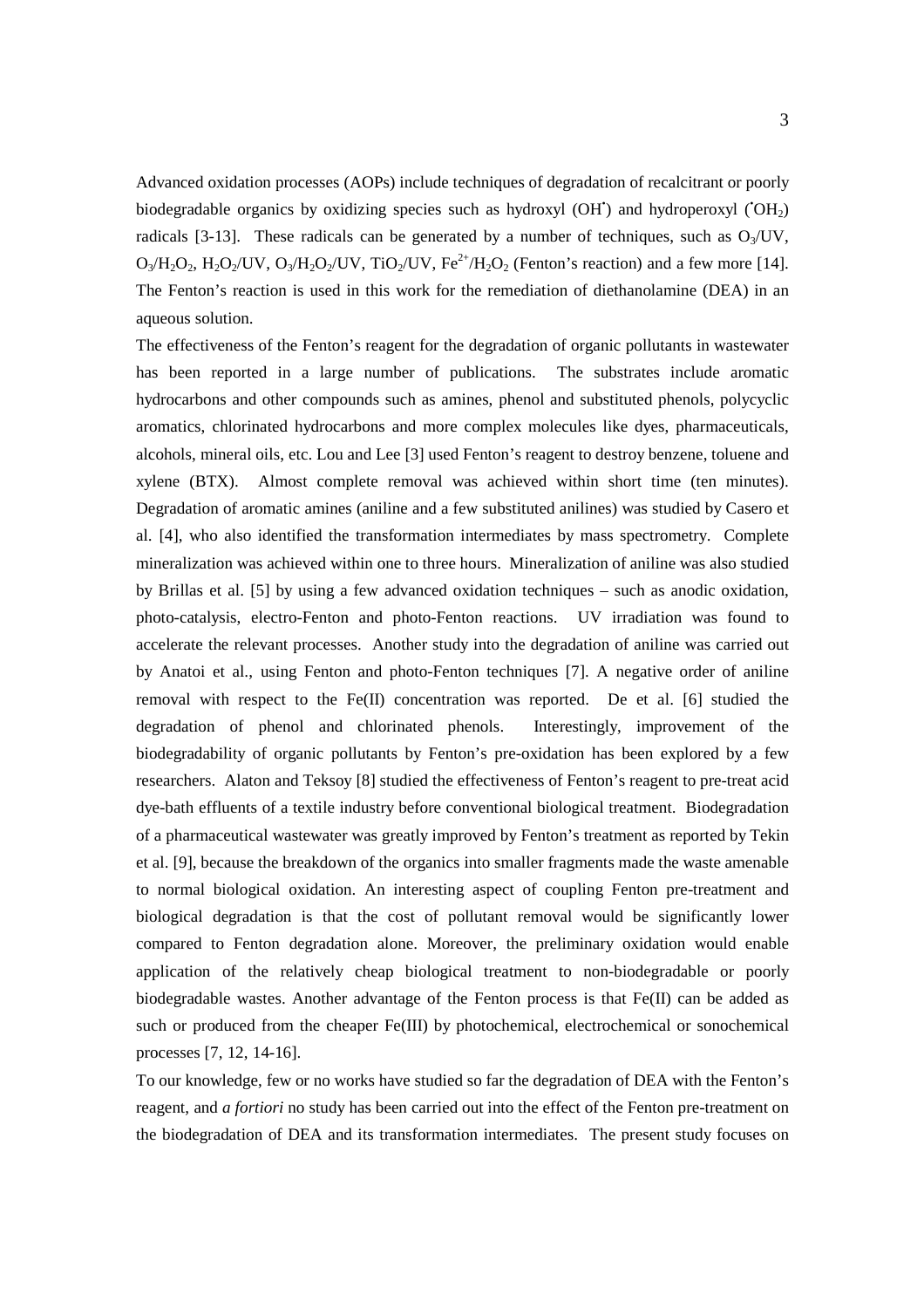the partial degradation of DEA, followed by the biological post-treatment. The effects of important process parameters such as reagents dose  $(H_2O_2$  and FeSO<sub>4</sub>, 7H<sub>2</sub>O), the amine concentration and pH have been investigated in detail. Identification of the main intermediates formed during Fenton's degradation was carried out, and the patterns of COD removal as compared to TOC and total initial nitrogen have been studied. Biological oxidation has been carried out following standard procedures [17].

## **MATERIALS AND METHODS**

The chemicals used in the work were purchased from the following manufacturers: DEA and sodium hydroxide from R & M Chemicals (UK); hydrogen peroxide (30%) and  $KMnO<sub>4</sub>$  from Merck (Germany); FeSO<sub>4</sub>⋅7H<sub>2</sub>O from HmbG Chemicals (Germany); H<sub>2</sub>SO<sub>4</sub> (analytical grade) from Systerm (Germany).

# **Experimental set-up and procedure**

Experimental runs were carried out in a double-walled glass reactor (1 liter volume), with a ground glass cover that can be fixed by clips. The reactor was provided with pH and temperature probes. Temperature was maintained by circulating water at a controlled value through the glass jacket of the reactor. Mixing of the internal solution was carried out with a stirring bar and a magnetic stirrer placed under the reactor. A solution of the amine at the desired concentration was prepared (synthetic wastewater) and the pH was adjusted by drop-wise addition of sulfuric acid. The requested amount of ferrous sulfate ( $FeSO<sub>4</sub>·7H<sub>2</sub>O$ ) was added and the content was mixed well. This was followed by addition of a measured quantity of  $30\%$  H<sub>2</sub>O<sub>2</sub>. The effective reaction volume was about 800 ml. The reaction started immediately and the temperature was maintained by the cooling water circulating through the jacket as stated before. Samples of the liquid were withdrawn from time to time using a syringe and analyzed for the COD, unreacted amine, and residual  $H_2O_2$ .

# **Biodegradability test of partially degraded DEA**

Since Fenton's treatment would require a large amount of reagents to achieve complete degradation, coupling of this process with biological oxidation was carried out. Partially degraded DEA was prepared by the Fenton's process. Biodegradation experiments were conducted in a 1 L beaker as an aerobic batch bioreactor following the EPA method (OPPTS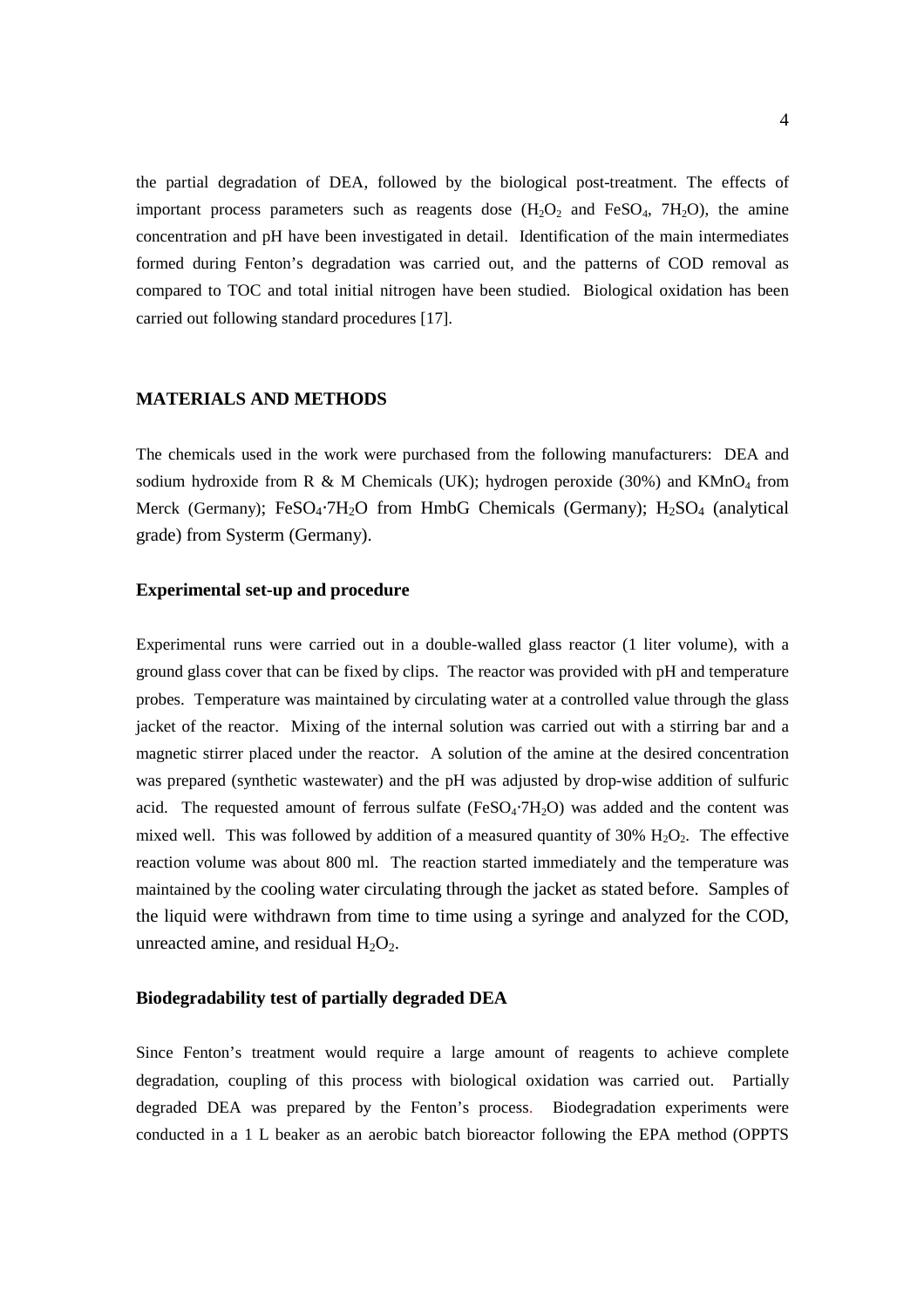835.3200 Zahn-Wellens/EMPA Test) [17]. Partially degraded DEA solution diluted to about 1000 mg/L COD was mixed with activated sludge having about 1000 mg/L mixed liquor volatile suspended solids (MLVSS, dry matter) from the central wastewater treatment plant of the Petronas University (Malaysia). Samples were withdrawn from the batch bioreactor periodically and the COD, pH, dissolved oxygen (DO), and oxygen uptake rate (OUR) were measured. Observations were made until no further changes in COD were noted. A parallel set of biodegradation experiments was conducted with a pure DEA solution of the same initial COD. Two additional sets of experiments were run in parallel – one using 1000 ppm ethylene glycol (a reference compound, see the EPA method) of the same COD as the partially degraded DEA, and a blank experiment for comparison.

#### **Analytical methods**

The course of Fenton oxidation and biological oxidation was determined by COD measurement, using a Hach 5000 instrument and following standard procedure (Method 8000). Removal of  $H_2O_2$  prior to COD analysis was done by warming each sample in a boiling water bath for 10 minutes, after addition of 2 ml of a 1 M NaOH solution to 8 ml of sample. The addition of NaOH was intended to stop the Fenton reaction and to increase the pH above 7. The precipitated hydrated ferric oxide was removed by filtration using a 0.45  $\mu$ m filter membrane, and the COD of the sample was measured. The change of volume of the sample at different steps was taken into account for COD calculation.

An Agilent series 1100 HPLC (High Performance Liquid Chromatograph) was used to monitor the by-products and unreacted DEA after the Fenton's treatment. YMC-Pack PolymerC18 column was used, with 100mM Na<sub>2</sub>HPO<sub>4</sub>/100mM NaOH (60/40, pH 12) as eluent, and UV detection (215 nm and 253nm). A Perkin Elmer Spectrum One Fourier Transform Infrared spectrometer was used to obtain the infrared spectra. pH measurement was performed using a pH probe (HACH sens ion 1). Dissolved Oxygen (DO) and Oxygen Uptake Rate (OUR) measurements during the biodegradability test were conducted with HQ30d flexi HACH DO meter with LD0101 DO probe. TOC was determined with a HACH 5000 spectrophotometer and a standard TOC measurement kit.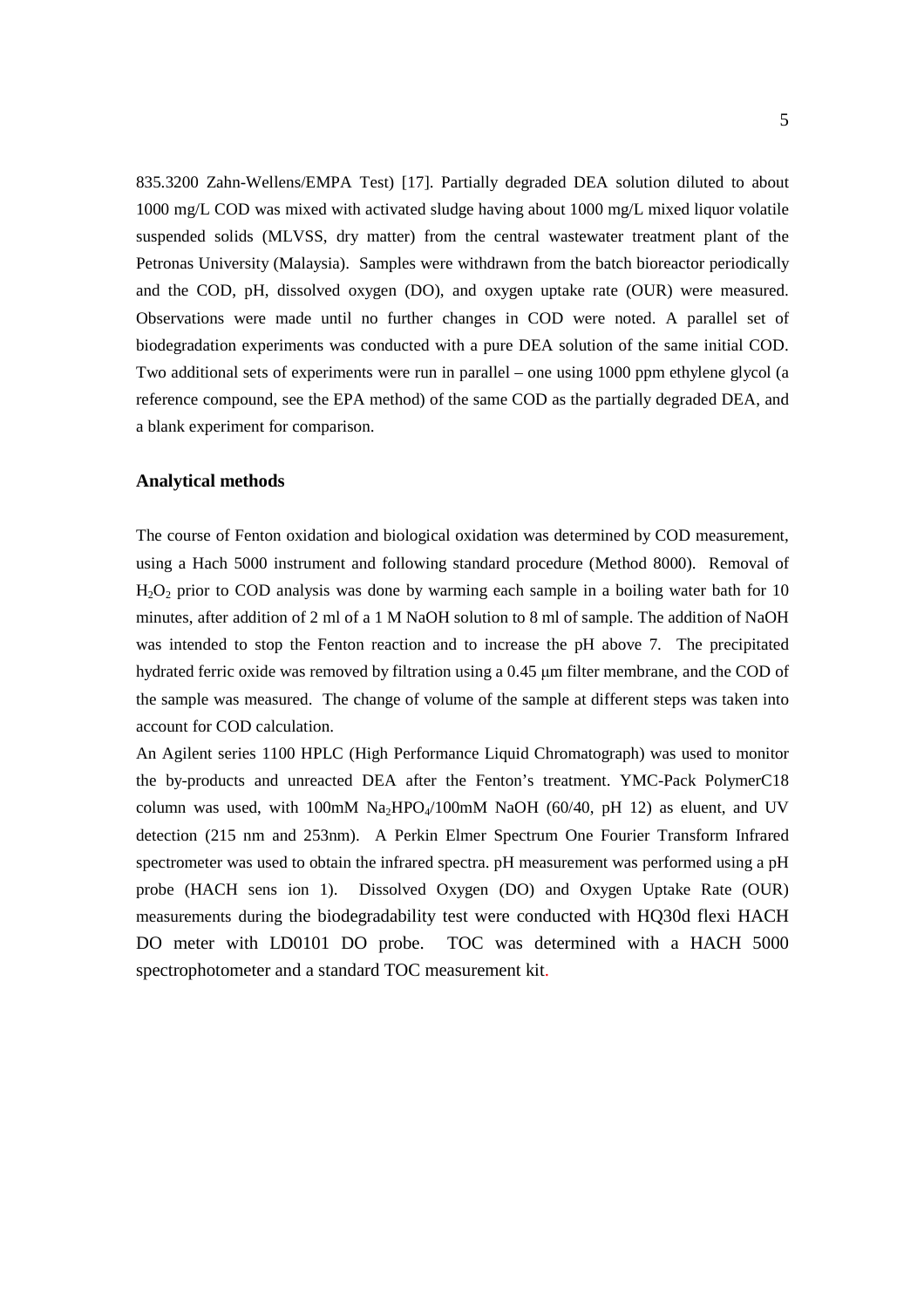# **RESULTS AND DISCUSSION**

## **Treatment studies with Fenton's oxidation**

In the acidic pH range, hydrogen peroxide in the presence of ferrous ions undergoes a series of redox reaction, of which the main ones are the following [18]:

| $Fe(II) + H_2O_2$  | $Fe(III) + OH^+ + OH^+$ | $(R1)$ |
|--------------------|-------------------------|--------|
| $OH^+ + Fe(II)$    | $He(III) + OH^-$        | $(R2)$ |
| $OH^+ + RH$        | $H_2O + R^+$            | $(R3)$ |
| $OH^+ + H_2O_2$    | $H_2O + HO_2^+$         | $(R4)$ |
| $Fe(III) + H_2O_2$ | $Fe(II) + H^+ + HO_2^+$ | $(R5)$ |
| $Fe(III) + HO_2^+$ | $Fe(II) + H^+ + O_2$    | $(R6)$ |
| $R^* + Fe(III)$    | $Fe(II) + product$      | $(R7)$ |

The degradation of organic substrates normally proceeds through hydrogen abstraction (R3) and the reaction rate is controlled by the generation of  $OH^{\dagger}$  radicals  $(R1)$ , which in turn depends upon the concentrations of  $H_2O_2$  and FeSO<sub>4</sub>. Note that R3 competes with other reactions (R2, R4) that scavenge OH<sup>\*</sup> and may lead to loss of the oxidation power in the system [18].

Interestingly, the production of OH' in the Fenton's reaction takes place via a fast step (R1) that involves Fe(II) and  $H_2O_2$ , followed by a considerably slower process that proceeds through the reduction of Fe(III) to Fe(II) (R5-R7) and ends up in R1. The acceleration of Fe(III) reduction, which controls the degradation rates after the very fast initial step, is the main target of the photo-Fenton and electro-Fenton techniques [15, 19]. In some cases the reduction of Fe(III) could be enhanced by quinones, aromatic additives and even humic acids. These compounds, despite their action as OH<sup>\*</sup> scavengers, would be able to enhance degradation by accelerating the slow step of the process [20-22]. Also the transformation intermediates of a given substrate, or the substrate itself, could play a role in the process of Fe(III) reduction.

In this study, rather mild conditions of Fenton treatment were used because the main target was to enhance biodegradability of DEA, rather than achieving complete degradation by the Fenton's reagent alone. The effects of initial concentration of DEA, concentration of  $H_2O_2$ , pH and the concentration of ferrous ion were studied independently. The ranges of values of the variables used in the experiments are DEA concentration:  $800-16,000$  ppm  $(7.6 \text{ mM} - 0.15 \text{ M})$ ; pH: 1 to 4; FeSO<sub>4</sub>,7H<sub>2</sub>O: 0.4 to 16 g in 800 ml solution (1.8 to 72 mM); and H<sub>2</sub>O<sub>2</sub> (30% w/w): 50 to 200 ml in 800 ml solution (0.61 to 2.44 M).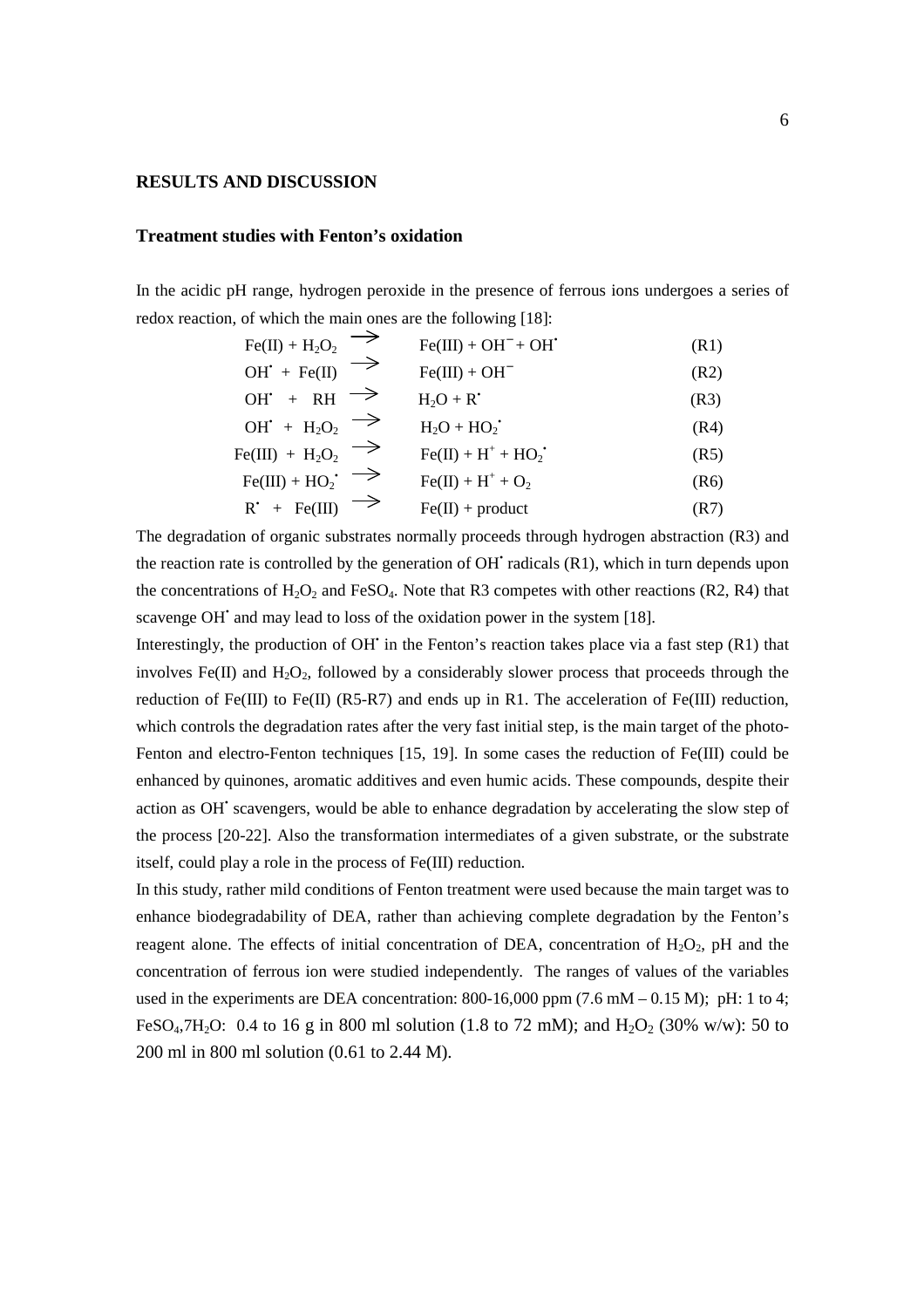#### **Effect of initial DEA concentration**

The rate of removal of COD was found to be strongly dependent on the initial DEA concentration. Figure 1 shows that the COD removal was very slow when the DEA concentration was small: it was only 17.9% after 30 minutes for a 800 ppm initial COD solution (7.6 mM DEA). In contrast, about 25-35% COD removal was achieved within 5 minutes when the initial concentration was 16,000 ppm (0.15 M DEA). Note that, while increasing the initial concentration of DEA, the concentrations of both Fe(II) and  $H_2O_2$  where also increased so as to keep constant the concentration ratios  $Fe(II):H_2O_2:DEA$ . The adopted pH was 3.

The sharp decrease of COD in a small time (around 1 min), followed by a much slower decrease afterwards, can be ascribed to the combination of a very fast initial reaction (R1 between  $Fe^{2+}$  and  $H_2O_2$ ) and a considerably slower process of Fe(III) reduction. A contribution to slowing down the degradation reactions at longer time could also derive from the transformation intermediates of MEA (*vide infra*). The COD data suggest that the rate of the slower process increases with increasing the concentrations of  $Fe(II)$  and  $H_2O_2$ . This is reasonable considering that the reduction of Fe(III), which derives from the quantitative initial oxidation of Fe(II), takes place via bimolecular reactions that involve Fe(III) itself and  $H_2O_2$ , or  $H_2O_2$ –derived radical species.



**Figure1**. Effect of initial DEA concentration on degradation at pH 3 [800 ppm (7.6 mM) DEA, 1.8 mM FeSO<sub>4</sub>,7H<sub>2</sub>O, 0.11 M H<sub>2</sub>O<sub>2</sub>; 5000 ppm (48 mM) DEA, 11 mM FeSO<sub>4</sub>,7H<sub>2</sub>O, 0.67 M H<sub>2</sub>O<sub>2</sub>; 10000 ppm (95 mM) DEA, 22 mM FeSO<sub>4</sub>,7H<sub>2</sub>O, 1.3 M H<sub>2</sub>O<sub>2</sub>; and 16000 ppm (150 mM) DEA, 36 mM FeSO<sub>4</sub>,7H2O, 2.1 M  $H<sub>2</sub>O<sub>2</sub>$ ].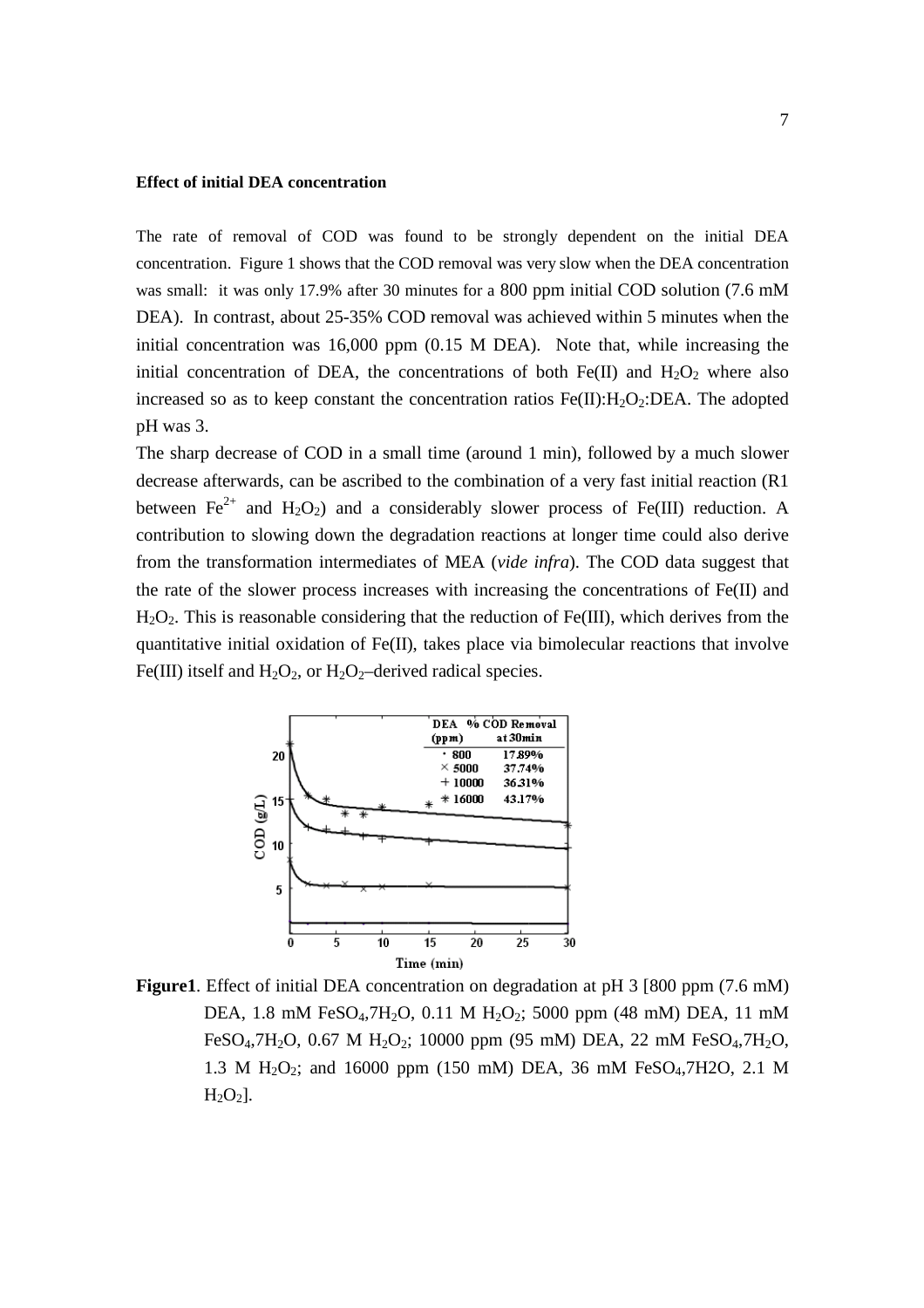#### **Effect of hydrogen peroxide concentration**

By increasing the concentration of  $H_2O_2$  one would expect the reaction R1 to be faster and the production rate of OH<sup> $\cdot$ </sup> to increase. However,  $H_2O_2$  is also able to scavenge the hydroxyl radicals (R4). It is, therefore, of interest to study the effect of  $H_2O_2$  concentration on the COD removal. The relevant experiments were carried out at pH 3 and at four different  $H_2O_2$  concentrations, while keeping the amine and FeSO<sub>4</sub>,7H<sub>2</sub>O constant. The maximum COD removal was achieved at 2.1 M  $H_2O_2$ , with 16,000 ppm DEA (0.15 M) and 36 mM FeSO<sub>4</sub>,7H<sub>2</sub>O. Above 2.1 M H<sub>2</sub>O<sub>2</sub>, no further increase of degradation could be observed (see Figure 2). The plateau (or even the slight decrease) of COD removal observed at and above 2.1 M  $H_2O_2$  can be ascribed to the scavenging of OH' by hydrogen peroxide. Indeed, the second-order reaction rate constant between OH' and the diethylammonium ion (the prevailing form of DEA under the adopted pH conditions) is  $1.3\times10^8$  M<sup>-1</sup> s<sup>-1</sup>, to be compared with  $2.7\times10^7$  M<sup>-1</sup> s<sup>-1</sup> for H<sub>2</sub>O<sub>2</sub> [23]. Accordingly, hydrogen peroxide would prevail over DEA as hydroxyl scavenger for  $[H_2O_2]/[DEA] > 4.8$  (*i.e.*, for  $[H_2O_2]$ )  $> 0.72$  M in the case of 0.15 M DEA).



**Figure 2.** Effect of  $H_2O_2$  on DEA degradation [16000 ppm (0.15 M) DEA, 36 mM FeSO<sub>4</sub>,7H<sub>2</sub>O at pH 3, at four different  $H_2O_2$  concentrations].

#### **Effect of FeSO4**⋅**7H2O concentration**

The effect of  $FeSO<sub>4</sub>$  dosing on COD removal was measured at an initial DEA concentration of 16,000 ppm (0.15 M) and with constant 2.1 M  $H_2O_2$ , at pH 3. The time evolution of COD is shown in Figure 3. The reduction of COD during the first five minutes was highest for 36 mM FeSO<sub>4</sub> (8 g in 800 mL), conditions that also afforded the maximum removal of COD after 30 min.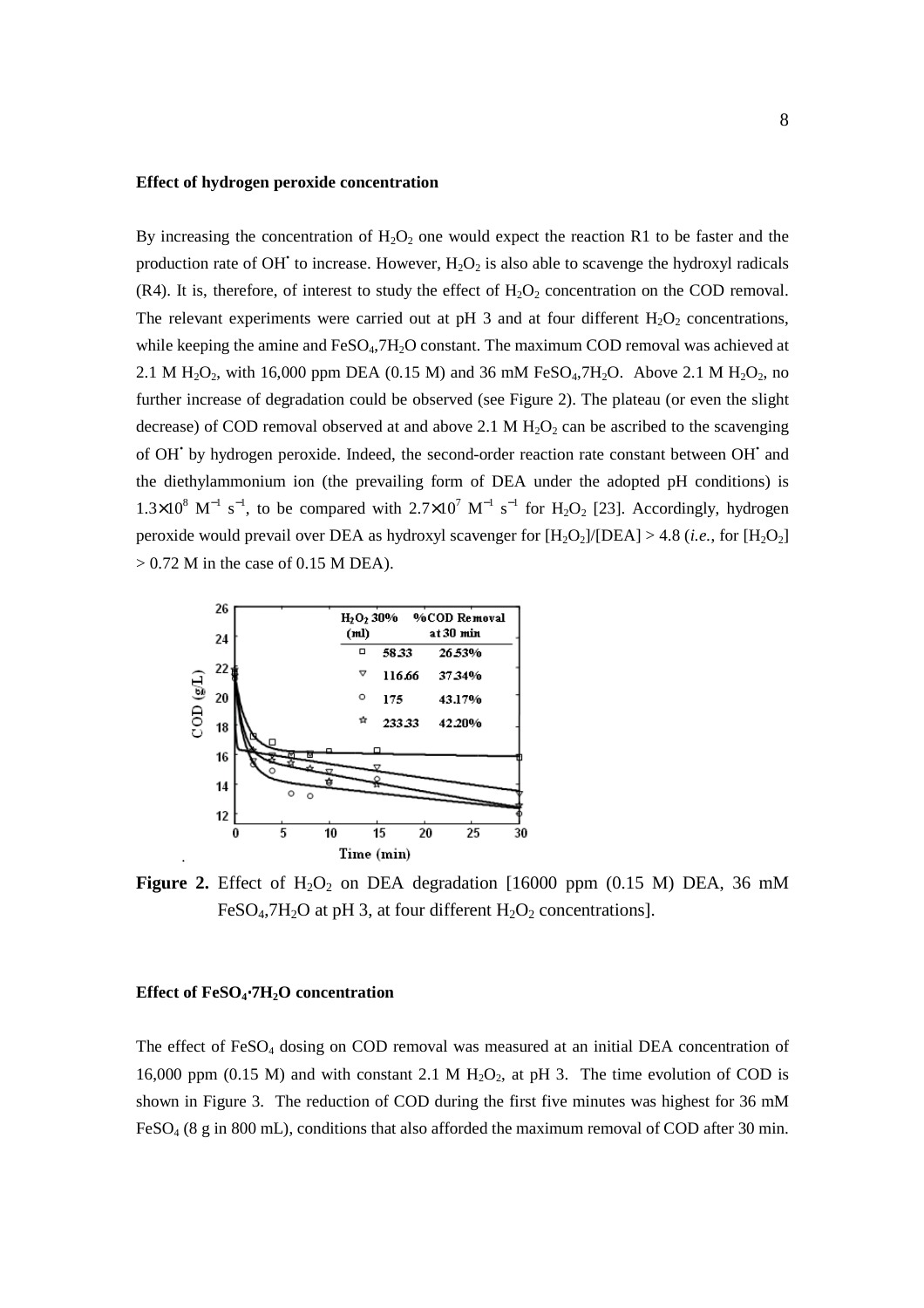Interestingly, the percentage of COD removal after 30 min would plateau at approximately 40% for FeSO<sub>4</sub>,7H<sub>2</sub>O  $\geq$  36 mM. Note that the second-order reaction rate constant between Fe<sup>2+</sup> and OH<sup>\*</sup> is  $4.3 \times 10^8$  M<sup>-1</sup> s<sup>-1</sup> [23], thus Fe<sup>2+</sup> would prevail over DEA as OH<sup>\*</sup> scavenger for  $[Fe^{2+}]/[DEA] = 0.3$  (*i.e.*, for  $[Fe^{2+}] > 45$  mM at 0.15 M DEA). However, 2.1 M H<sub>2</sub>O<sub>2</sub> would still be the most important OH<sup>+</sup> scavenger in the system at all the adopted concentration values of  $Fe(II).$ 

The results reported in Figure 3 suggest that the addition of  $FeSO<sub>4</sub>,7H<sub>2</sub>O$  above 36 mM would not help to increase the COD removal in the presence of 0.15 M DEA and 2.1 M  $H_2O_2$ .



**Figure 3.** Effect of FeSO<sub>4</sub>;7H<sub>2</sub>O on DEA degradation (0.15 M DEA and 2.1 M H<sub>2</sub>O<sub>2</sub> at pH 3) for different concentrations of FeSO<sub>4</sub>;7H<sub>2</sub>O: 18, 36, 54 and 72 mM, respectively.

## **Effect of pH**

The Fe(II)/Fe(III)-H<sub>2</sub>O<sub>2</sub> system has its maximum activity at pH 2.8-3 [24]. A higher or lower pH sharply reduces the effectiveness of the Fenton's reaction. At low pH the complexation of Fe(III) with hydrogen peroxide is inhibited, therefore inhibiting the step of  $H_2O_2$  reduction [18], while at a high pH ferric ions precipitate as ferric hydroxide, which catalyzes the decomposition of hydrogen peroxide.

Zhang et al [25] reported that the optimum pH for the treatment of landfill leachate by Fenton's reagent was 2-3.5. With pH values higher than 3.5, removal efficiency decreased. In this study the best pH was found to be 3, with limited differences in the 2-3 pH range. The effect of pH on DEA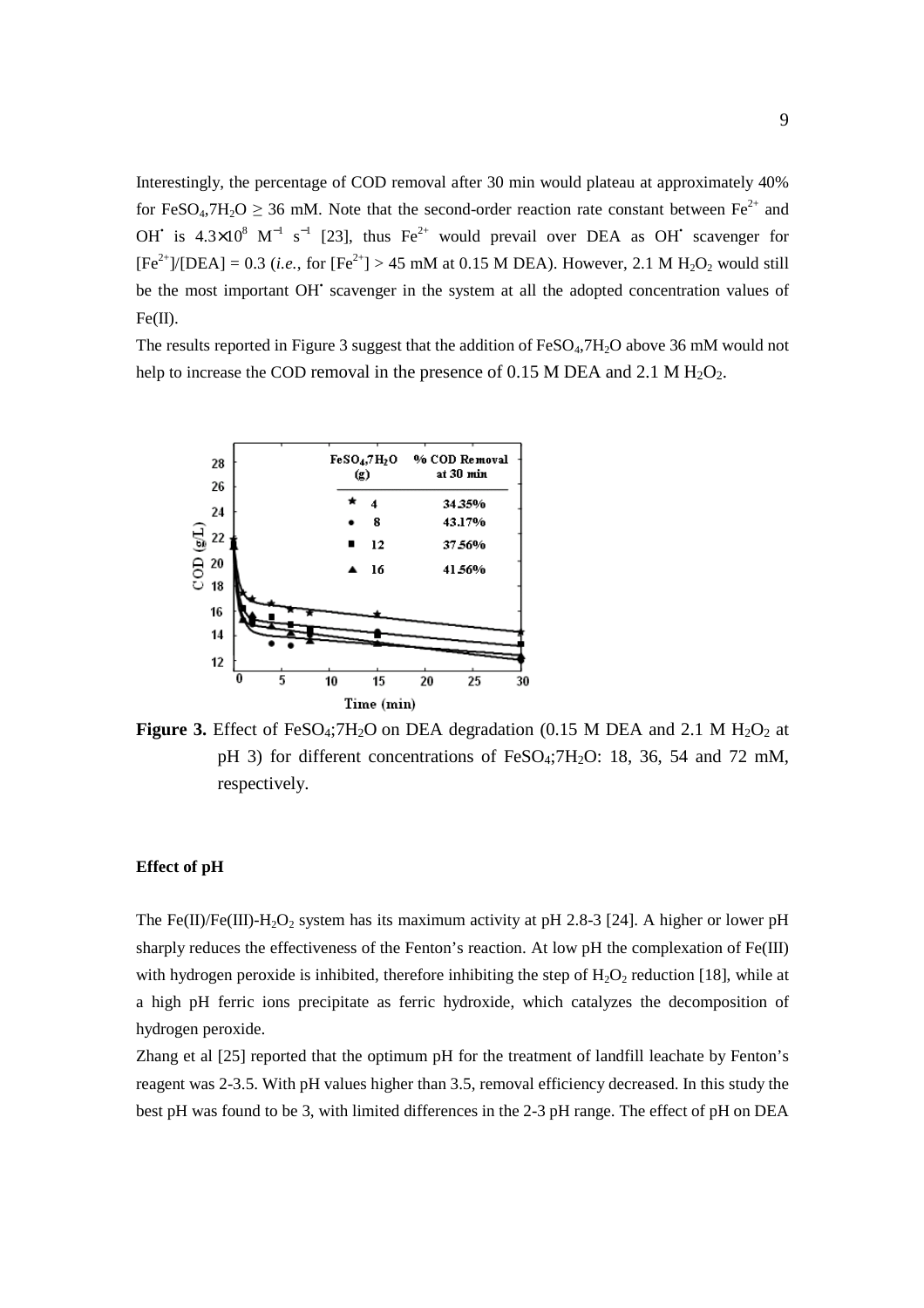degradation is depicted in Figure 4. Interestingly, in the case of pH 1 the initial decrease of COD was significant, but no further decrease was observed at longer reaction time. This is in agreement with a very slow reduction of  $Fe(III)$  to  $Fe(II)$  at pH 1, as reported in the literature [18].



**Figure 4.** Effect of pH on the degradation DEA [0.15 M DEA, 36 mM FeSO<sub>4</sub>,7H<sub>2</sub>O, 2.1  $M H<sub>2</sub>O<sub>2</sub>$  at different pH: 1-4].

# **Comparison of COD and TOC removal**

The patterns of COD and TOC variations in the course of DEA degradation were similar. COD and TOC underwent fast decrease in the initial step, and the decrease slowed down thereafter. Figure 5 shows the corresponding COD and TOC evolution.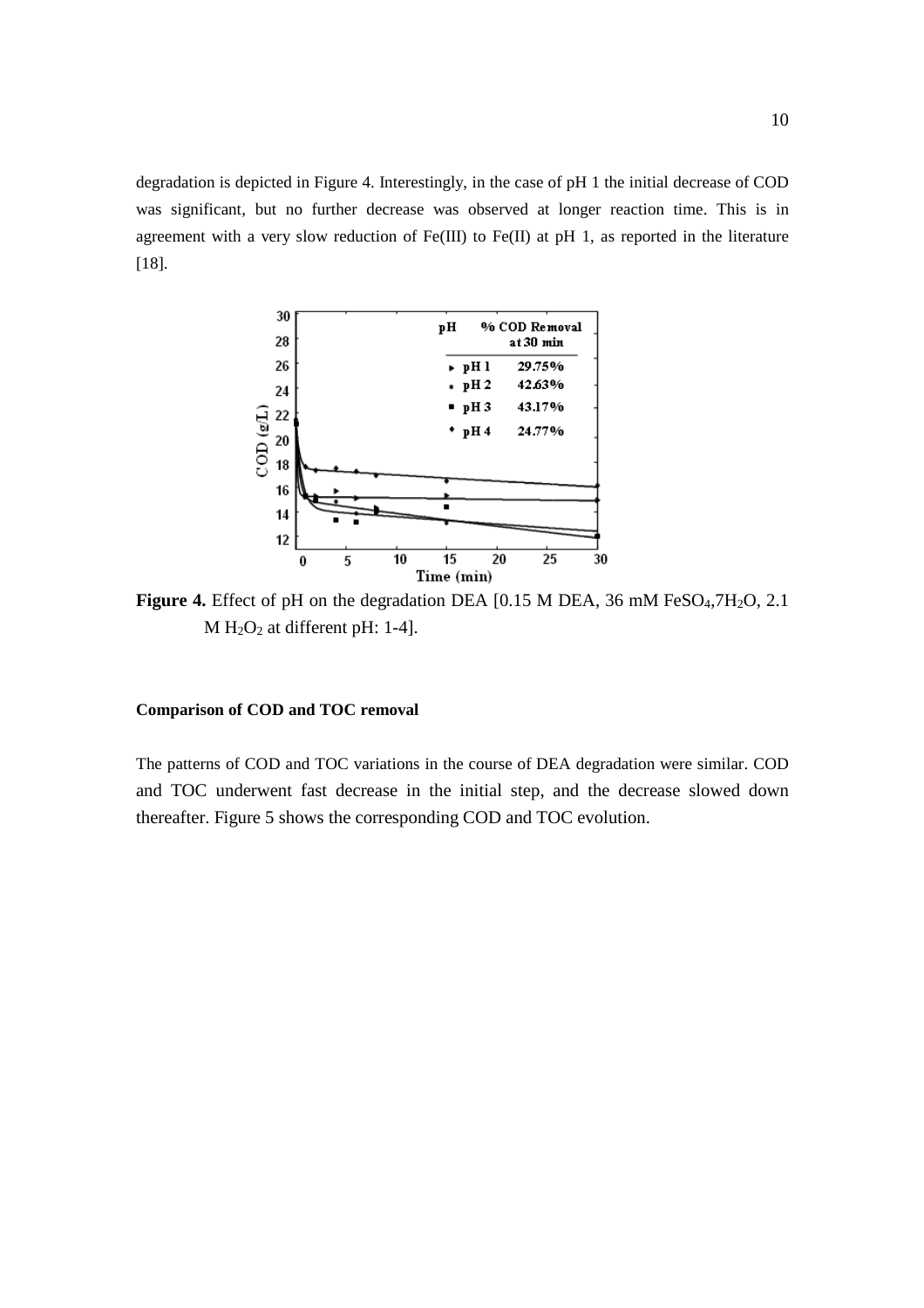

**Figure 5.** Decrease of COD and TOC by Fenton's reagent. [0.095 and 0.15 M DEA initial concentration (10,000 and 16,000 ppm, respectively)]. Note that COD evolution is plotted vs. the lower *x* axis, TOC vs. the upper one (which has opposite direction)

Figure 5 shows that the decrease of TOC was more limited than that of COD: 9.8 and 16.5% TOC removal was observed for the two adopted initial concentrations of DEA, to be compared with 36.3 and 43.2% for the decrease of COD. Note that the removal of TOC and that of COD can reflect rather different pathways. For the TOC to decrease, it is necessary for the substrate to lose organic carbon atoms and that these atoms are transformed into inorganic carbon  $(CO<sub>2</sub>)$ . In contrast, the decrease of COD can be carried out also by abstraction of hydrogen atoms, a process that is expected to take place upon reaction between DEA and OH', without the need of losing carbon atoms as  $CO<sub>2</sub>$ . The data reported in Figure 5 suggest that the degradation in the initial 30 minutes could proceed via oxidation of the carbon chains, with limited mineralization. Also note that cleavage of the ethyl groups of DEA to give free, oxidized  $C_2$  organic compounds would decrease the COD but not the TOC. A likely oxidation pathway of the carbon chains would be the production of carboxylic acids, which is partially confirmed by the detection of glycine among the transformation intermediates (*vide infra*). This could also be the preliminary step to mineralization, because the oxidation of the carboxylic group could yield  $CO<sub>2</sub>$  [26].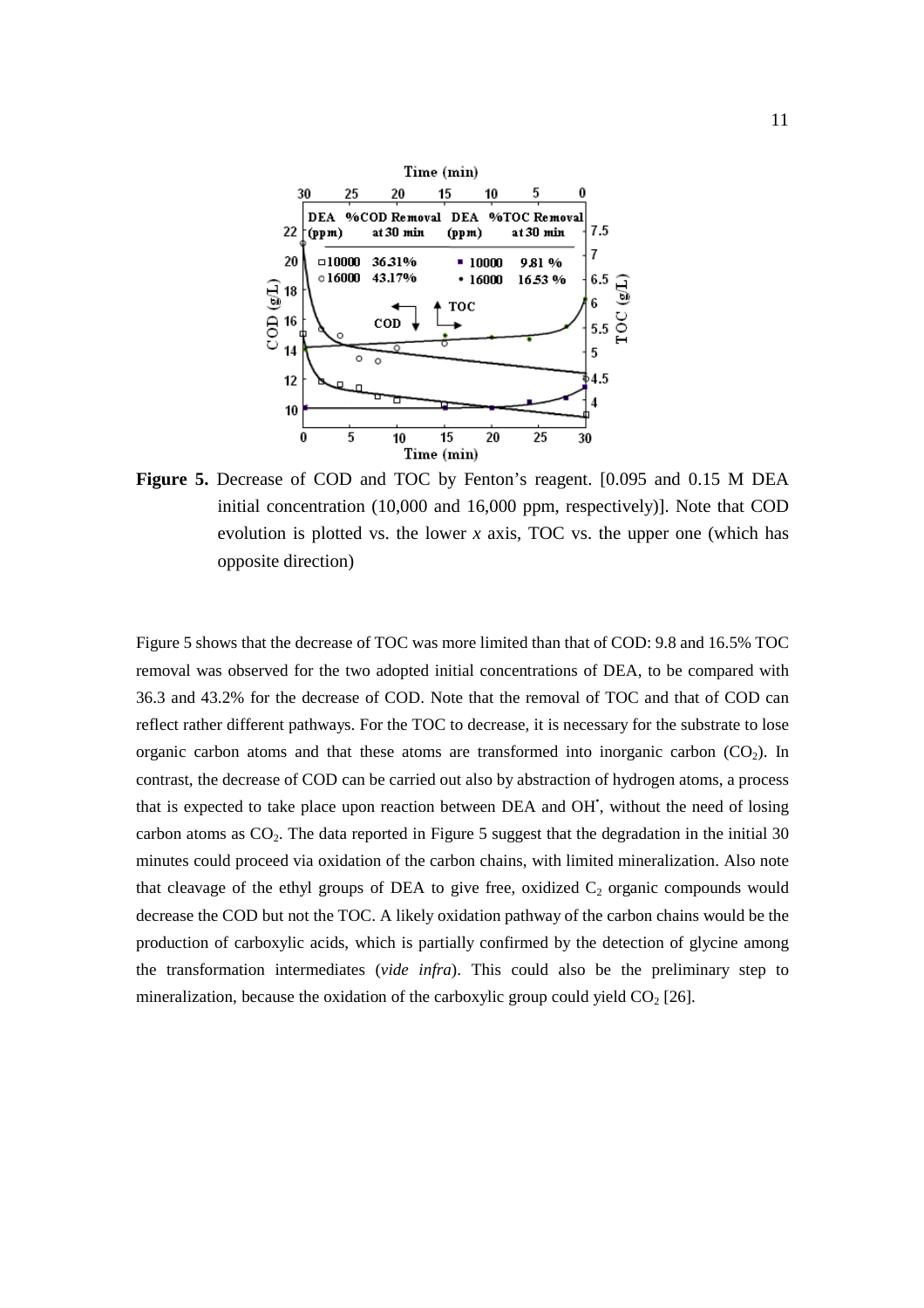# **Degradation using stoichiometric amounts of H2O2 and FeSO<sup>4</sup>**

An interesting feature of the Fenton's reaction that has already been cited is that, after the fast first step  $(R1)$ , the process continues more slowly through the reduction of Fe(III) to Fe(II). The occurrence of the second process implies that some residual  $H_2O_2$  is still available for the reactions R5-R7 to take place and, therefore, that  $H_2O_2$  is added in excess with respect to Fe(II). If, on the contrary, stoichiometric amounts of both  $H_2O_2$  and Fe(II) are used, it would be possible to produce OH' very quickly in the first step alone. Figure 6 shows the time trends of COD and  $H_2O_2$  in the presence of 48 mM DEA + 0.55 M  $H_2O_2$  + 0.55 M FeSO<sub>4</sub>,7H<sub>2</sub>O. It is noticeable the almost complete disappearance of  $H_2O_2$ , as can be expected by a quantitative reaction between  $Fe(II)$  and hydrogen peroxide, and a 60% decrease of the COD. Note that after the initial fast decrease, no further disappearance of COD is detected at longer reaction time. This is compatible with the practically complete consumption of hydrogen peroxide, after which the reduction of  $Fe(III)$  to  $Fe(II)$  and the subsequent generation of OH' would no longer be possible. Also note that the complete mineralization to  $CO<sub>2</sub>$  of the carbon chains of a DEA molecule would require 24 electrons and that OH' is a monoelectronic oxidant, whether is reacts by abstraction of electrons or by abstraction of hydrogen atoms [23]. The Fenton's reagent (Fe(II)+H<sub>2</sub>O<sub>2</sub>) was used in a 11.5:1 molar ratio compared to DEA, and the 60% decrease of the COD is a reasonable result considering that 100% decrease would imply complete oxidation to  $CO<sub>2</sub>$ . It could even be inferred that some Fe(III), generated in reaction (1), could be involved in the oxidation of DEA or of its transformation intermediates, because from the  $(Fe(II) + H<sub>2</sub>O<sub>2</sub>)$ :DEA molar ratio one would foresee a 50% COD decrease if OH<sup>\*</sup> alone was involved in the degradation. However, the addition of Fe(II) in stoichiometric ratio to  $H<sub>2</sub>O<sub>2</sub>$  in the Fenton's reaction would increase the treatment costs, thus it is also convenient to investigate the use of the Fenton process as a pre-oxidation step before biological treatment.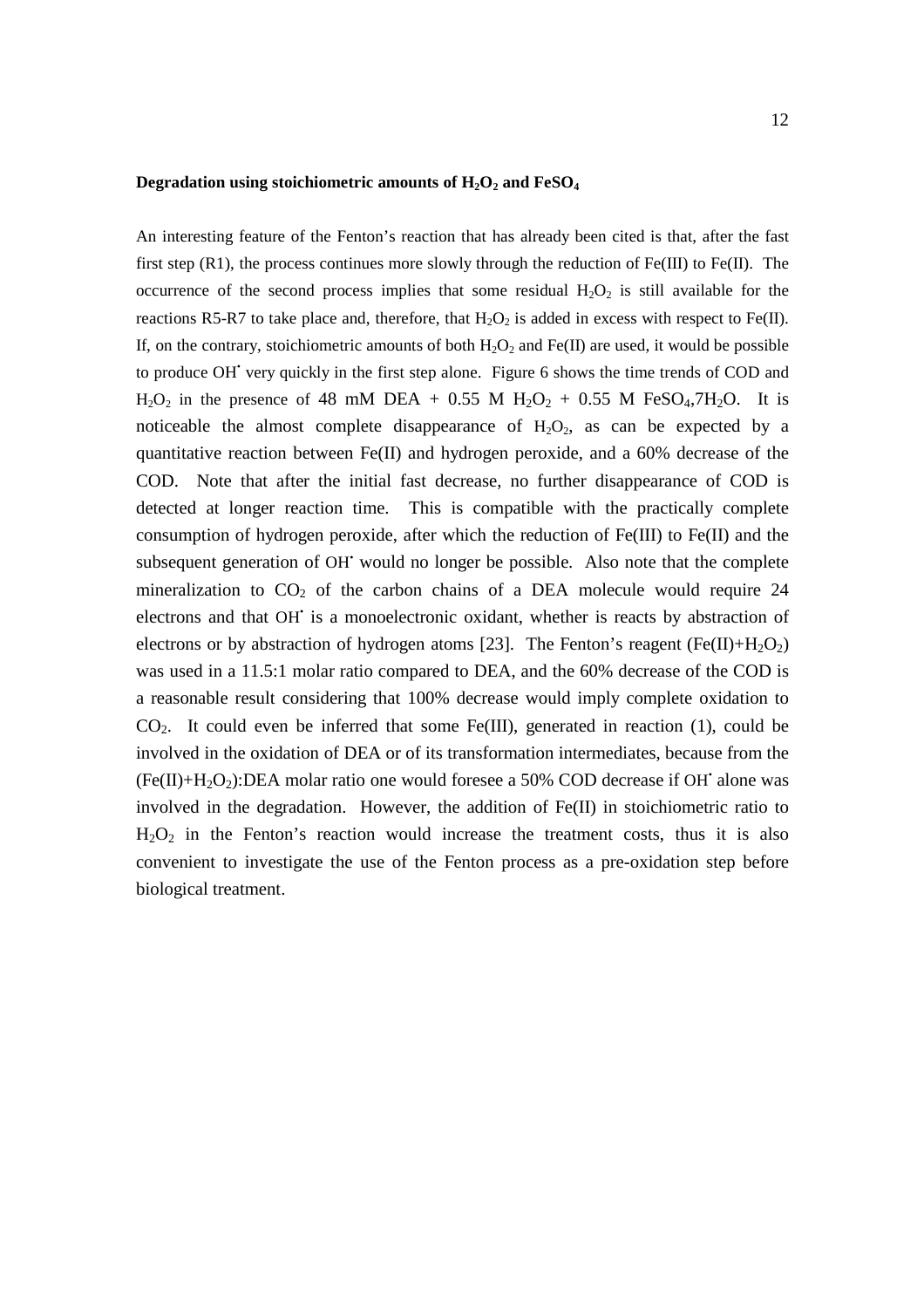

**Figure 6.** COD profile with 48 mM DEA +  $0.55$  M H<sub>2</sub>O<sub>2</sub> +  $0.55$  M FeSO<sub>4</sub>,7H<sub>2</sub>O at pH 3. Note that  $H_2O_2$  evolution is plotted vs. the lower *x* axis, COD vs. the upper one (which has opposite direction)

#### **Degradation intermediates**

An attempt was made to identify the degradation intermediates by HPLC and FTIR. A sample of liquid after 15 minute Fenton's treatment was run on HPLC. The chromatogram (Figure 7) shows quite a few peaks, one of them being glycine that appears at around 4 minutes. No peak for DEA in the sample was found under the given reaction conditions (retention time around 5.4 minutes); essentially the whole of it had been oxidized. FTIR spectra of the samples (Figure 8) give evidence about functional groups of the degradation intermediates in partially degraded DEA. A carbonyl (C=O) peak appears around 1620 cm<sup>-1</sup> [(C=O) as carboxylic acid] and bonding between C and N appears on the center of the peak at  $1080 \text{ cm}^{-1}$  [(C–N) as aliphatic amine]. The sample was in aqueous solution, thus the peak of water  $(H<sub>2</sub>O)$  is very broad in the region between  $3000 - 3700$  cm<sup>-1</sup> and covers many peaks for N–H (amine), O–H (carboxylic acid) and O–H (alcohol) that should be appear in that region. In addition, peaks centered at  $2090 \text{ cm}^{-1}$  appear as interaction between  $COO<sup>-</sup>$  from the carboxylic group and  $N<sup>+</sup>$  from the ammonium group [27]. Overall, the FTIR results suggest that at least some of the transformation intermediates have retained the C-N bond and that at least some of the lateral carbon chains have been oxidized to carboxylic acids. Both features are compatible with the HPLC detection of glycine as transformation intermediate.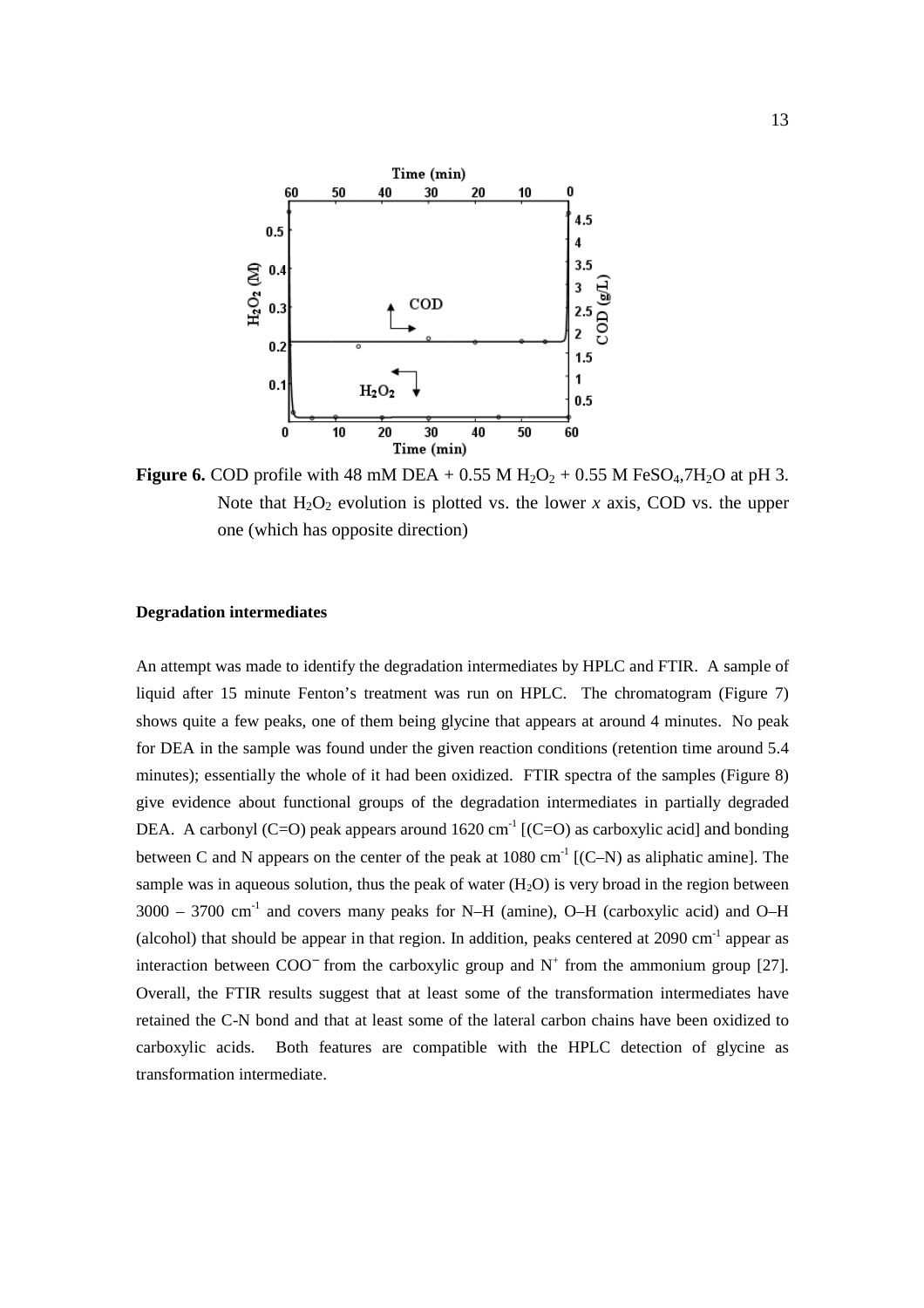

**Figure 7.** Chromatogram of DEA, glycine and partially degraded DEA.



**Figure 8.** Infrared spectra of partially degraded DEA.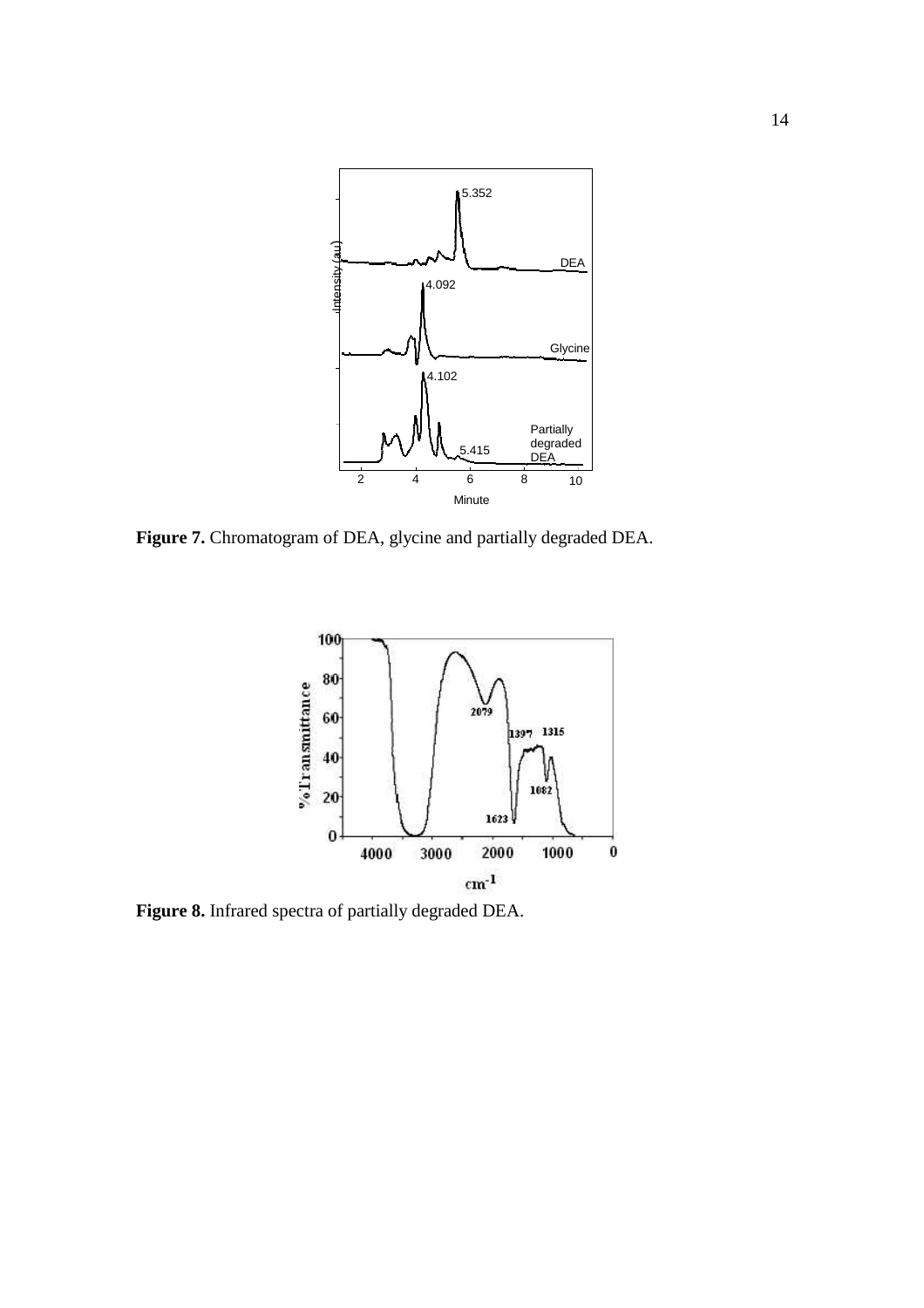## **Biodegradation studies of partially degraded DEA**

The removal of COD accounted for by DEA and its intermediates would require quite large amounts of Fe(II) and  $H_2O_2$ , thus making the treatment rather expensive. However, as stated before, Fenton's reagent is suitable for the partial degradation of organics followed by biological oxidation of the fragments of the original compound. Accordingly, we have carried out biological oxidation of partially degraded DEA using the EPA method OPPTS 835.3200 [17]. A sample of the liquid after about 40% COD removal was subjected to biological oxidation using activated sludge collected from the University wastewater treatment plant. The COD profile of the liquid diluted to an initial COD level of 1000 ppm is plotted in Figure 9. The biological oxidation of 'pure' DEA at the same initial COD level was run in parallel. The results show that the COD of the partially degraded solution is reduced to below 100 ppm within 24 hours. The degradation rate of DEA was much slower, which is probably due to the time required for acclimatization of the bacteria. The oxygen uptake rates (OUR) for both sets of experiments are shown in Figure 10. For 'pure DEA' the growth-phase of the bacteria and the oxygen uptake start after a long time (>50 hours), whereas for the partially degraded solution oxygen uptake starts from the beginning. The OUR trend reflects quite closely that of the COD of the two samples, where further degradation of partially degraded DEA starts at once while 'pure' DEA has a lapse time of over 50 hours (Figure 9).



**Figure 9.** COD profile of degradation of DEA compared with partially degraded DEA by activated sludge.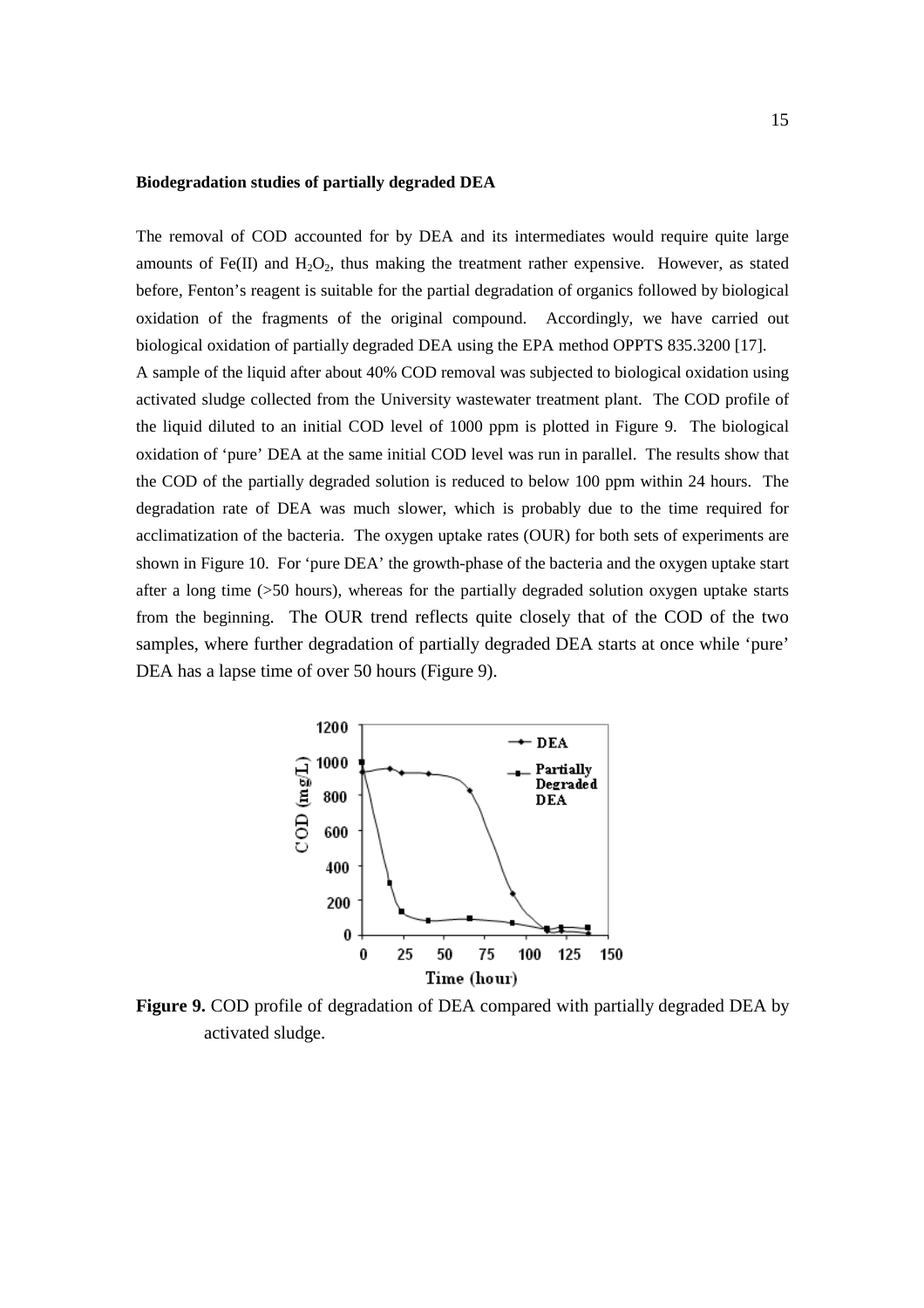

**Figure 10.** OUR Profile of DEA compared with partially degraded DEA by activated sludge.

# **CONCLUSIONS**

Diethanolamine, a common chemical for acid gas treatment, can be partially degraded by the Fenton's method without excessive consumption of reagents that would, in contrast, be required for complete degradation. The rate of degradation is very fast in the first few minutes because of fast generation of hydroxyl radicals by the reaction between Fe(II) and H<sub>2</sub>O<sub>2</sub>. The optimum pH was 3, in agreement with literature data concerning the Fenton degradation of most organic substrates. The COD removal after 30 minutes reaction time reached a plateau in the presence of a high dose of either  $H_2O_2$  or FeSO<sub>4</sub>. Scavenging of OH<sup>\*</sup> could account for this finding, particularly in the case of  $H_2O_2$ . Glycine was detected among the transformation intermediates. The partially degraded solution could be effectively degraded by the conventional biological treatment, and the biodegradation of pure DEA was much slower than for the partially degraded material. Accordingly, the combination of Fenton pre-oxidation and biological treatment has potential advantages over the separate techniques, because the Fenton's reaction alone would be quite costly if complete degradation is to be achieved, and the biological treatment alone would be quite slow. The findings of this study will be potentially useful for the treatment of DEA in the wastewater from natural gas processing plants.

#### **Acknowledgement**

We acknowledge the Universiti Teknologi Petronas, Malaysia for financial assistance in the form of a STIRF project.